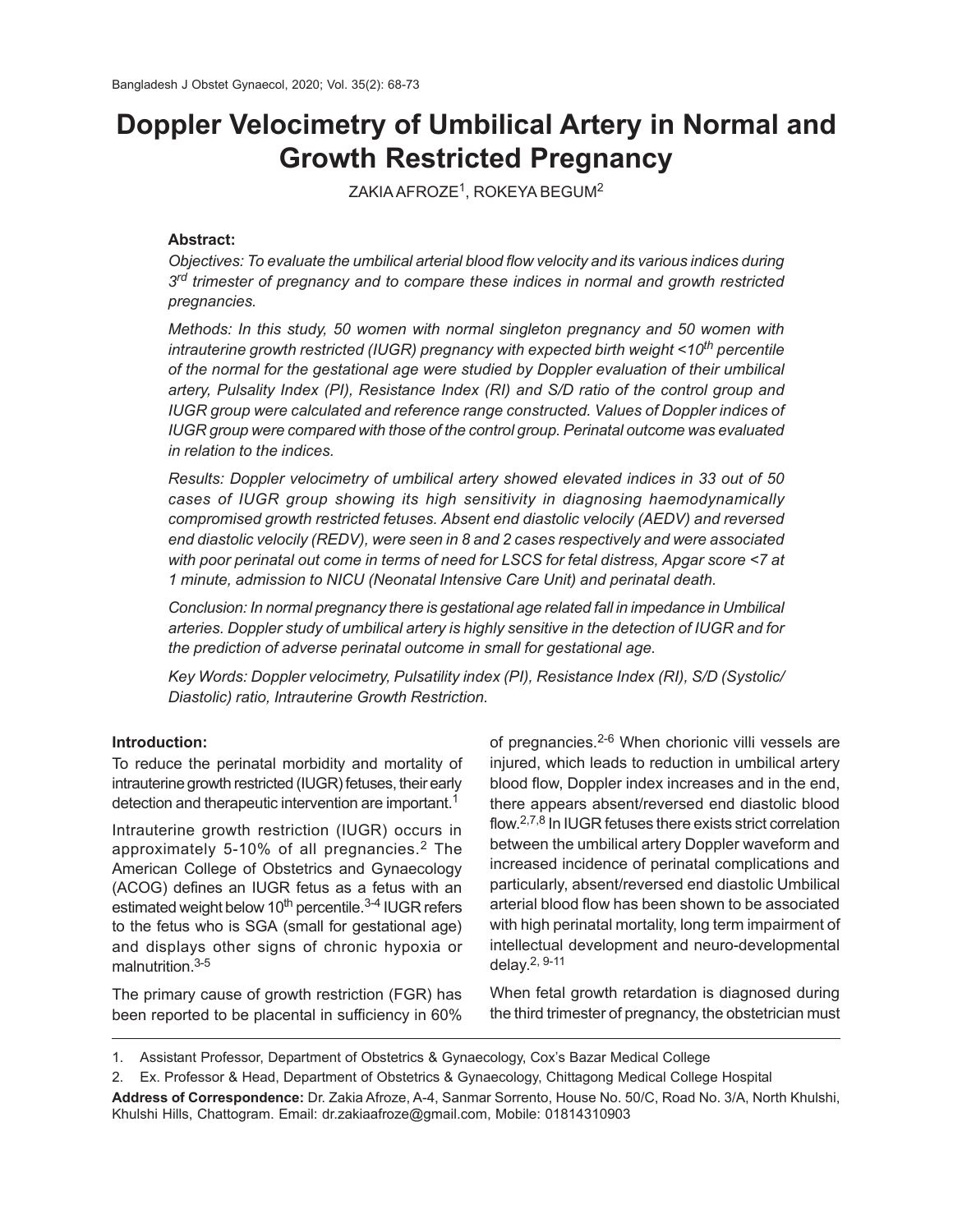decide whether the fetus is 'constitutionally', small or small as a consequence of impaired placental perfusion<sup>1</sup>. Doppler flow velocity analysis can be valuable in resolving this question which led to better obstetric decision making.1, 12,13

#### **Methods:**

A cross sectional comparative study on "Doppler velocimetry of umbilical artery in normal and growth restricted pregnancy" was carried out in Chittagong Medical College Hospital at the department of Obstetrics and Gynaecology during the period of April 2010 to March 2011. The study population includes 50 women with singleton IUGR pregnancy as the study group (group-A) and 50 women with normal singleton pregnancy as the control group (group-B) and their gestational age ranged between 28-39 weeks.

Normal pregnant women with known date of last menstrual period and with no medical, surgical or obstetrical complications which can affect fetal growth, clinical examination as well as ultrasonography showed normal intrauterine fetal growth were included as control group. Known expected date of delivery, clinical discrepancy of symphysis fundal height of four weeks or more and ultrasonography showed fetal weight less than 10<sup>th</sup> percentile of their gestational age based on femur length (FL), biparietal diameter (BPD) and abdominal circumference (AC) were included as study group. Any woman with medical complication like, chronic hypertension, chronic nephritis, diabetes, heart disease etc. and one with obstetric complication like pregnancy induced hypertension, bad obstetrical history, hydramnios etc. were excluded from the control group, Congenital malformation of the fetus, uterine malformation, transverse lie, PROM were excluded from both the groups (study and control).

High definition image with a 3.5 MHz curvilinear transducer were used to obtain IUGR and Doppler wave form. BPD, FL, AC and AFI were measured and IUGR were corroborated. In the same sitting, Doppler flow velocimetry of umbilical artery was done and pulsatility index (PI), Resistance Index (RI), Systolic/Diastolic ratio (S/D ratio) were calculated. Women were divided into six groups of 28-29 weeks, 30-31 weeks, 32-33 weeks, 34-35 weeks, 36-37 weeks and 38-39 weeks of gestation. All the women were followed up until delivery. Perinatal outcome were evaluated following delivery and correlated with above values. Adverse perinatal outcome included low birth weight, Apgar score <7 at 1 and 5 minute, perinatal death and admission to NICU. Data obtained were analysed statistically using student ttest and chi-square test.

### **Results:**

Maternal age and parity were similar in both the groups. In case of study group abnormal (reduced, absent/reversed) Doppler flow velocity was found in 66% of cases whereas it was only 6% in control group. Diagnosis to delivery interval was 6.8 days ± 10.5 SD in IUGR pregnancy and 36.9 days ± 22.82 SD in normal pregnancy. Most of the patients had caesarean delivery in the study group (IUGR Pregnancy) compared with control group (Normal Pregnancy) (Table-1).

|                                         | <b>Characteristics of Patients</b> |                                      |           |
|-----------------------------------------|------------------------------------|--------------------------------------|-----------|
|                                         | <b>Study Group</b>                 | <b>Control Group</b>                 | P         |
|                                         | (IUGR pregnancy)<br>Group-A (N-50) | (Normal Pregnancy)<br>Group-B (N-50) |           |
| Maternal Age                            | $25.52 \pm 4.56$                   | $24.78 \pm 4.32$                     | <b>NS</b> |
| Parity:                                 |                                    |                                      | <b>NS</b> |
| Primiparity                             | 46(46%)                            | 32(32%)                              |           |
| Multiparity                             | 54(54%)                            | 64(64%)                              |           |
| Umbilical artarial blood flow velocity: |                                    |                                      |           |
| Normal Doppler flow                     | 17(34%)                            | 47(94%)                              | 0.000s    |
| Abnormal Doppler flow                   | 33(66%)                            | 3(6%)                                | 0.000s    |
| Diagnosis-delivery                      | $6.8$ days $\pm$ 10.5 SD           | 36.9days ± 22.82 SD                  | 0.000s    |
| Interval (days)                         |                                    |                                      |           |
| Cesarean rate                           | 38(76%)                            | 19(38%)                              | 0.000s    |
| $N = N + 0.5$                           |                                    |                                      |           |

**Table-I**

NS= Not Significant S=Significant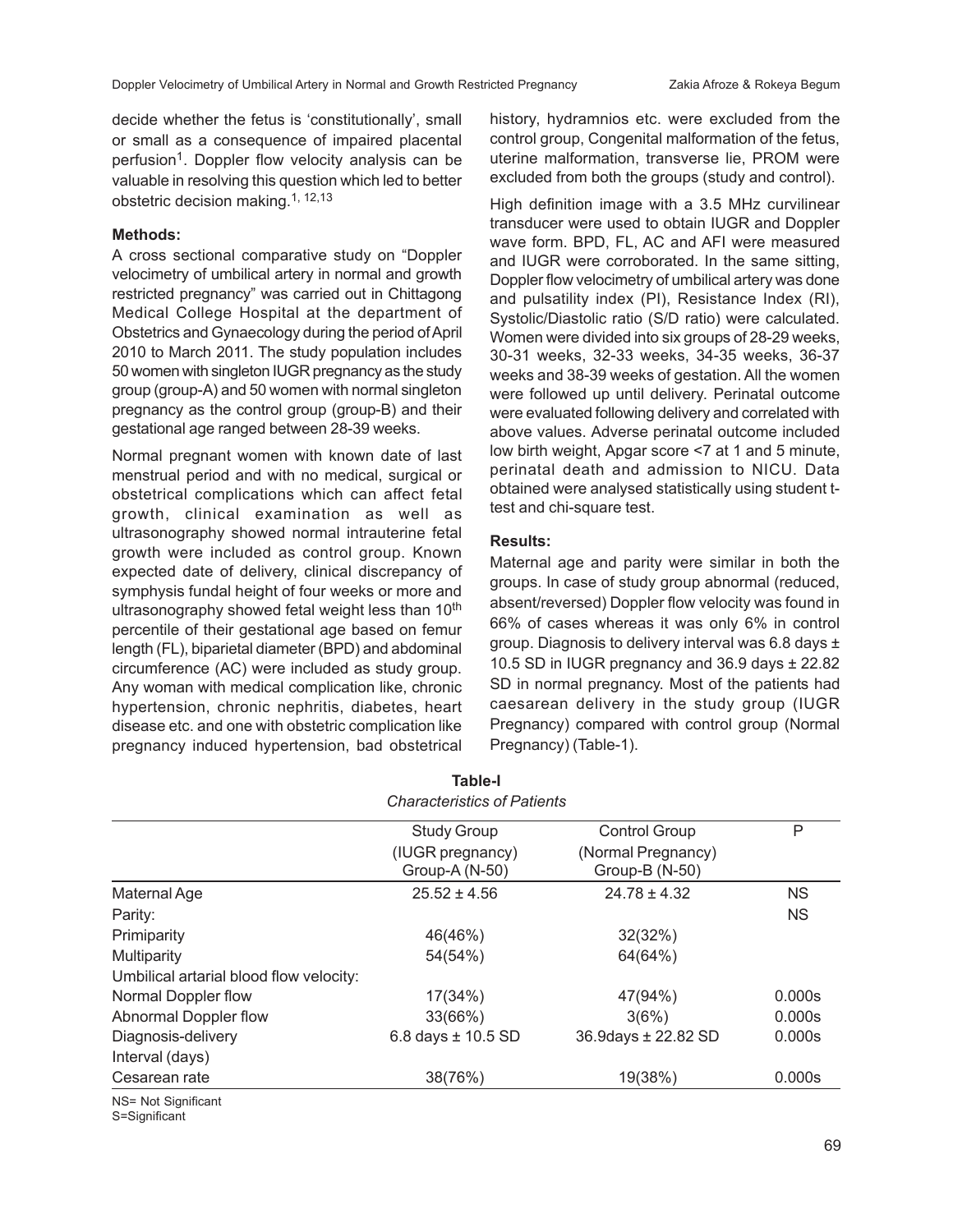Umbilical arterial PI, RI, S/D ratio were calculated and reference values were constructed for comparison with study group. All indices showed progressive fall with advancing gestation in normal pregnancy suggestive of derease in peripheral impedance and increase in diastolic flow with progression of gestation in umbilical artery (Table II and III).

P. value of PI, RI, S/D ratio of the study group in comparison to the control group was <0.001 suggesting this to be highly significant (Table-IV).

There was absent end-diastolic flow in 8 (eight) subjects and reversed end-diastolic flow in 2 (two) subjects in study group. One subject with reversed end-diastolic velocity (REDV) of umbilical artery had still born and neonatal death occurred on 7<sup>th</sup> day of life in another case. Out of the 8 (eight) subjects with absent end-diastolic velocity (AEDV) of umbilical artery 3 (three) had IUD (intra uterine death), 2 (two) had neonatal death and 3 (three) of them survived. (Table-V). Abnormal Doppler flow (IUGR) was associated with poor perinatal outcome (Table VI).

| $\frac{1}{2}$        |                |      |             |      |             |           |             |
|----------------------|----------------|------|-------------|------|-------------|-----------|-------------|
| Period of            | Number of      | PI   |             | RI   |             | S/D Ratio |             |
| (Weeks)<br>Gestation | Patient (N=50) | Mean | Upper Limit | Mean | Upper Limit | Mean      | Upper Limit |
| 28-29                |                | 2.08 | 2.08        | 1.00 | 1.00        |           |             |
| $30 - 31$            | 2              | 1.93 | 1.93        | 1.00 | 1.00        |           | -           |
| 32-33                | 8              | 1.78 | 2.26        | 0.86 | 0.99        | 4.66      | 6.07        |
| 34-35                | 10             | 1.27 | 1.61        | 0.74 | 0.85        | 3.58      | 4.47        |
| 36-37                | 12             | 1.38 | 2.03        | 0.72 | 0.85        | 3.16      | 3.73        |
| 38-39                | 16             | 1.01 | 1.19        | 0.62 | 0.70        | 2.75      | 3.31        |

| Table-II                                           |
|----------------------------------------------------|
| Umbilical artery Doppler indices in Group-A (n=50) |

Group A: Pregnancy with IUGR

PI-Pulsatility Index, RI-Resistance Index, S/D-Systolic/Diastolic Upper Limit-Mean+ISD

| Umbilical artery Doppler indices in Group-B (n=50) |                |      |             |      |             |      |             |
|----------------------------------------------------|----------------|------|-------------|------|-------------|------|-------------|
| Period of                                          | Number of      |      | PI          |      | RI          |      | S/D Ratio   |
| Gestation<br>(Weeks)                               | Patient (N=50) | Mean | Upper Limit | Mean | Upper Limit | Mean | Upper Limit |
| 28-29                                              | 6              | 1.05 | 1.21        | 0.66 | 0.71        | 3.01 | 3.45        |
| 30-31                                              |                | 1.00 | 1.05        | 0.66 | 0.69        | 2.95 | 3.19        |
| 32-33                                              | 8              | 0.99 | 1.13        | 0.63 | 0.68        | 2.75 | 3.14        |
| 34-35                                              | 11             | 0.94 | 1.06        | 0.61 | 0.65        | 2.62 | 2.90        |
| 36-37                                              | 11             | 0.93 | 1.00        | 0.59 | 0.63        | 2.50 | 2.70        |
| 38-39                                              |                | 0.91 | 0.99        | 0.58 | 0.62        | 2.44 | 2.64        |

# **Table-III** *Umbilical artery Doppler indices in Group-B (n=50)*

Group B: Normal Pregnancy

PI-Pulsatility Index, RI-Resistance Index, S/D-Systolic/Diastolic Upper Limit-Mean+ISD

## **Table-IV**

*Mean values of indices of umbilical artery (Doppler velocimetry) among the patients:*

| Doppler Indices                | Group-A                       | Group-B                      | P-Value             |  |
|--------------------------------|-------------------------------|------------------------------|---------------------|--|
|                                | Mean $\pm$ SD(Range)          | Mean $\pm$ SD(Range)         |                     |  |
| Pulsatility Index (PI)         | $1.36 \pm 0.51(0.72 - 2.78)$  | $1.01 \pm 0.17(0.70 - 1.55)$ | 0.000 <sup> S</sup> |  |
| Resistance Index (RI)          | $0.74 \pm 0.15(0.48 - 1.00)$  | $0.63 \pm 0.05(0.52 - 0.72)$ | 0.000 S             |  |
| Systolic/Diastolic (S/D) Ratio | $3.28 \pm 0.97$ (1.91 - 6.50) | $2.75 \pm 0.35(2.07 - 3.56)$ | 0.000 S             |  |

Group A: Pregnancy with IUGR; Group B: Normal Pregnancy,

P values reached from unpaired Student's t-tests;

<sup>S</sup>=Significant (P<0.001; P<0.01)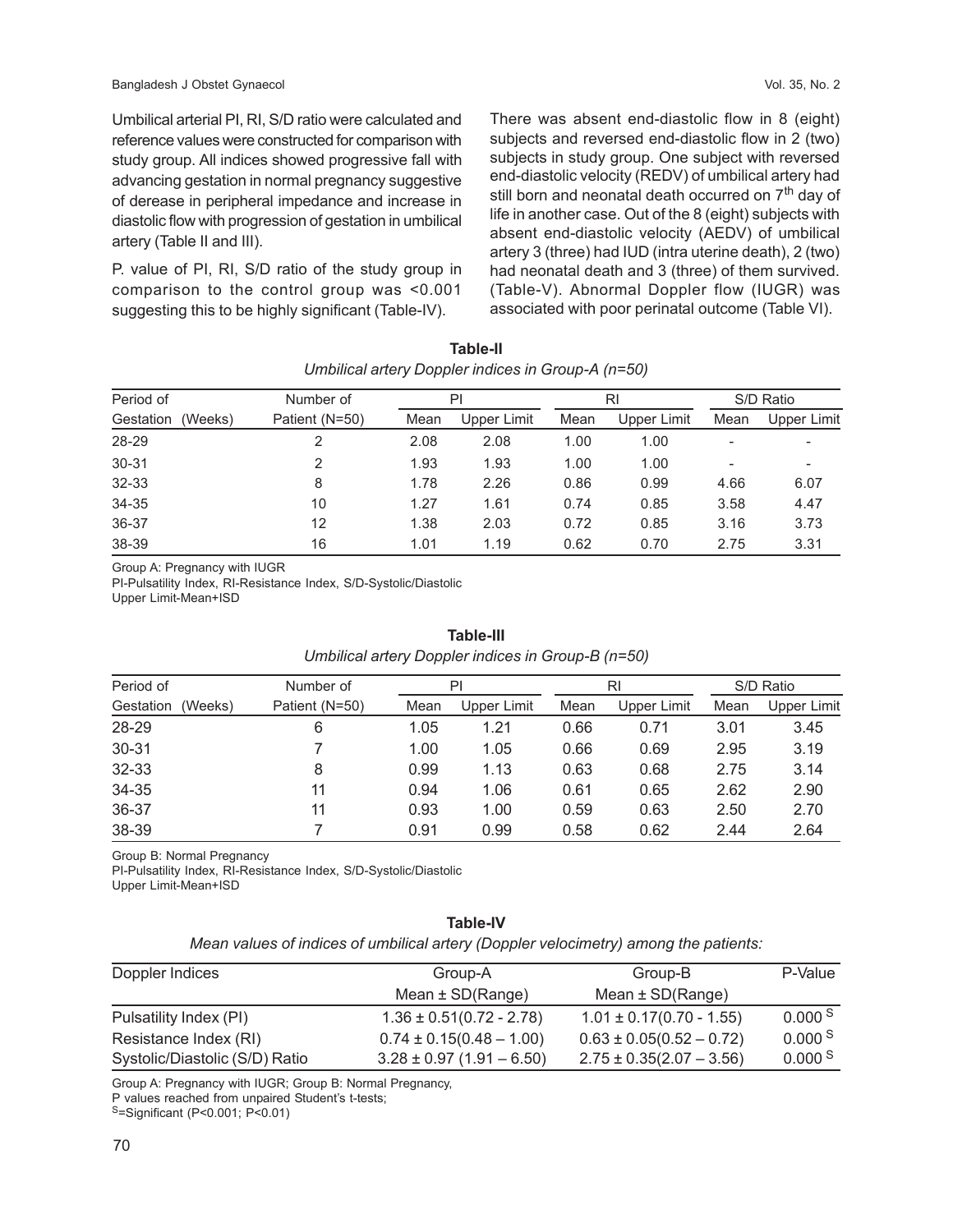Doppler Velocimetry of Umbilical Artery in Normal and Growth Restricted Pregnancy Zakia Afroze & Rokeya Begum

| Table-V                         |  |  |  |  |
|---------------------------------|--|--|--|--|
| Profile of women with AEDV/REDV |  |  |  |  |

| Umbilical arterial Blood | <b>Fetal Outcome</b>             | <b>Birth</b> | Apgar score  | Admission | Perinatal                    |
|--------------------------|----------------------------------|--------------|--------------|-----------|------------------------------|
| flow velocity            |                                  | Weight(g)    | at 1 & 5 min | in NICU   | Outcome                      |
| REDV at 36 wks 3 days    | Still Born at 36 wks 4 days LSCS | 1400         |              |           |                              |
| REDV at 36 wks 2 days    | AliveLSCS at 36 wks 2 days       | 1500         | 6 and 8      | Needed    | Death on7 <sup>th</sup> day  |
| AEDV at 29 wks 5 days    | AliveLSCS at 30 wks              | 800          | 5 and 7      | Needed    | Death on2 <sup>nd</sup> day  |
| AEDV at 29 wks 4 days    | AliveLSCS at 30 wks              | 700          | 5 and 7      | Needed    | Death on 1 <sup>st</sup> day |
| AEDV at 31 wks 1 days    | AliveLSCS at 31 wks 1 days       | 1250         | 6 and 8      | Needed    | Survived                     |
| AEDV at 31 wks 3 days    | AliveLSCS at 31 wks 5 days       | 1300         | $6$ and $8$  | Needed    | Survived                     |
| AEDV at 32 wks 2 days    | AliveNVD at 32 wks 4 days        | 1200         | 4 and 7      | Needed    | Survived                     |
| AEDV at 33 wks 2 days    | IUD NVD at 33 wks 3 days         | 1300         |              |           | $\overline{\phantom{a}}$     |
| AEDV at 33 wks 3 days    | IUD NVD at 33 wks 5 days         | 1250         |              |           |                              |
| AEDV at 35 wks 2 days    | <b>IUD NVD at 38 wks</b>         | 1200         |              |           | $\overline{\phantom{a}}$     |

AEDV-Absent End Diastolic Velocity

REDV-Reversed End Diastolic Velocity

IUD-Intra Uterine Death

NVD-Normal Vaginal Delivery LSCS-Lower Segment Caesarean Section

NICU-Neonatal Intensive Care Unit

| Parinatal outcome                  |                                    |                                      |       |  |  |
|------------------------------------|------------------------------------|--------------------------------------|-------|--|--|
|                                    | <b>Study Group</b>                 | <b>Control Group</b>                 | P     |  |  |
|                                    | (IUGR pregnancy)<br>Group-A (N-50) | (Normal Pregnancy)<br>Group-B (N-50) |       |  |  |
| Gestational Age at delivery (week) | $36.04 \pm 2.56$ SD                | $39.52 \pm 0.65$ SD                  | 0.000 |  |  |
| Mean birth weight (kg)             | $1.72 \pm 0.41$ SD                 | $3.05 \pm 0.32$ SD                   | 0.000 |  |  |
| Apgar Score < 7at 1 min            | 36 (78.3%)                         | 15 (30%)                             | 0.009 |  |  |
| At 5 min                           | 13 (28.3%)                         | $4(8.0\%)$                           |       |  |  |
| Need for NICU                      |                                    |                                      |       |  |  |
| Admission                          | 32 (69.6%)                         | $0(0.0\%)$                           | 0.000 |  |  |
| Perinatal deaths                   | 7 (14%)                            | $0(0.0\%)$                           | 0.023 |  |  |

**Table-VI**

NICU- Neonatal Intensive Care Unit

IUGR-Intra-Uterine Growth Retardation

## **Discussion:**

The gestational age related decrease of the PI in the umbilical artery has been reported by many authors and reflects a reduction of flow resistance in the placental villous circulation. Wladimiroff et al. constructed the reference range for PI of umbilical artery in the third trimester<sup>14</sup>. The values calculated in our studies corroborate with the values of Wladimi-roff et al<sup>14</sup>. Lakhkar and Ahmed who calculated the mean RI values at different gestational age amongst the normal pregnant women to be 0.70 at 28 weeks and 0.65 at 37 weeks $^{15}$ . These are comparable to the RI values of present study of 0.66 and 0.59 at 28 and 37 weeks respectively. S/D ratio calculated by Khurana et al. was 3.07 at 28 weeks and 2.64 at 37 weeks corresponding to value of 2.95 at 28 weeks and 2.50 at 37 weeks of this study<sup>13</sup>. The values of PI, RI, S/D ratios in another study performed by Narula Harneet et al. was similar to present result<sup>1</sup>.

Diastolic flow was seen to be reduced or even absent/ reversed in growth restricted fetuses with consequent significant increases in PI, RI, S/D ratio values compared to normal fetuses by Wladimiroff et al. Lakhkar and Ahmad et al, Narula Harneet et al<sup>1,14,15</sup>. These increases were highly significant in present study also.

Torres et al in their retrospective study, reported that absence of end diastolic-flow was correlated with IUGR in 100% of pregnancies and fetal death by 66.6% which was similar with present study<sup>16</sup>.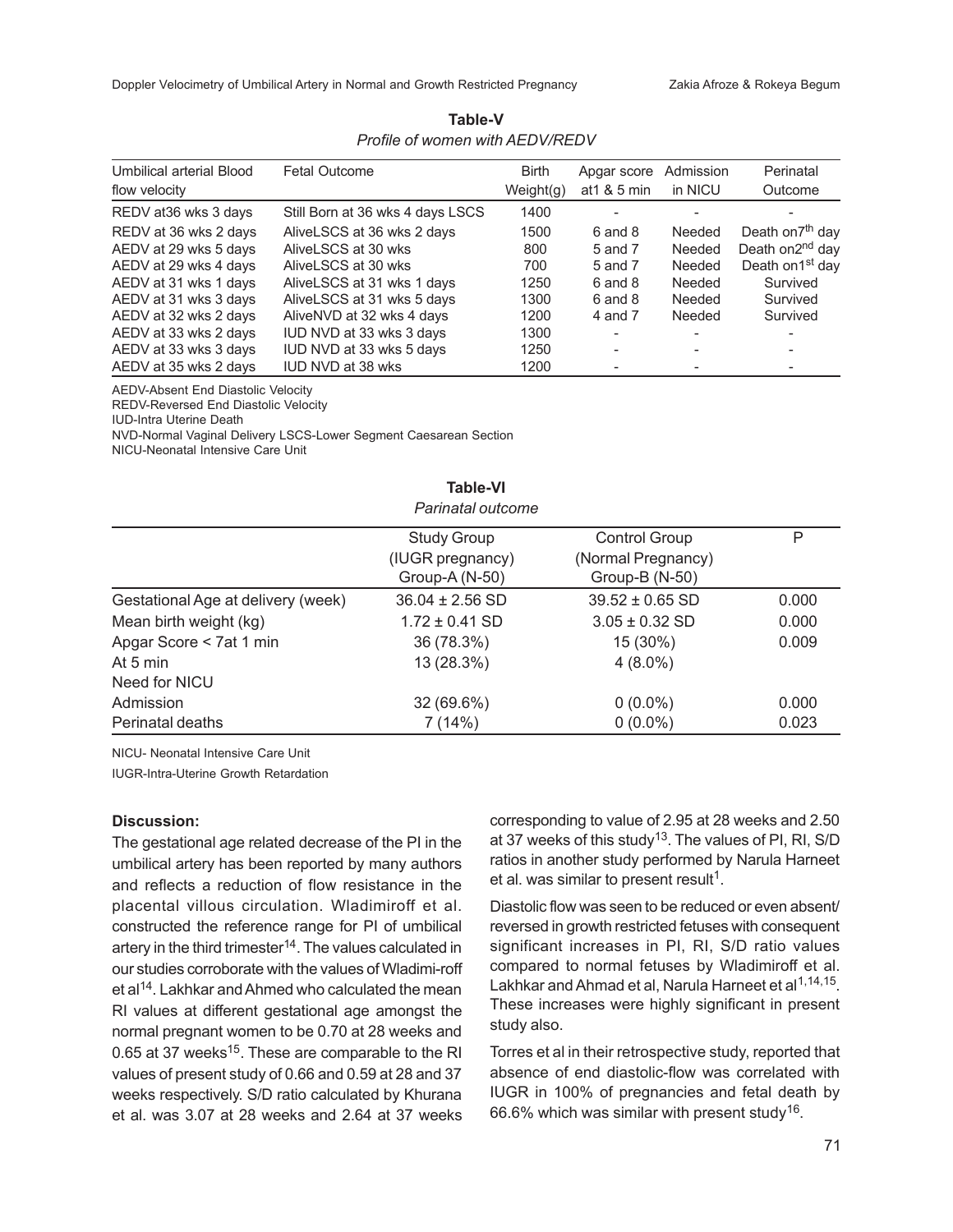Doppler findings may be detected several hours to days before any abnormality in cardiotocographic tracings<sup>17,18,19</sup>. Assessment of EDF (end diastolic flow) is useful because when it is reduced it detect 30% severe hypoxia, when there is AEDF (absent end diastolic flow) is very worrying sign and detect 50% severe hypoxia and in case of REDF (reverse end diastolic flow) is ominous which detect 70% severe hypoxia and fetal death occur within 7 days $^{20}$ . The pregnancy could be continued even in the presence of AEDF for approximately 1 to 2 weeks with intensive fetal surveillance, this may provide time for adminis-tration of steroids to enhance fetal lung maturity and also the extra days may add to the fetal weight, also enables for shifting of the patient to a tertiary centre where proper neonatal care can be provided17. REDF is a terminal event associated with an extremely high perinatal mortality<sup>17</sup>. Immedi-ate delivery is advocated when REDF sets in usually within 24 hours of diagnosis and mainly the route of delivery is cesarean section in these pregnancies.

## **Conclusion:**

Doppler velocimetry of umbilical artery (UA) is a rapid non invasive test that provides valuable information about the hemodynamic situation of the fetus. Various indices of umbilical artery velocimetry are PI (pulsatility index) RI (Resistance index) S/D ratio (Systolic/Diastolic ratio) which gradually decreases as pregnancy advances during normal pregnancy. In IUGR pregnancies these indices increases and at the end there appears absent and reversed enddiastolic flow. Applicability of Doppler indices in the diagnosis of abnormalities is possible only when there are reference normal values for each index. This study provides reference ranges of Doppler indices in tabulated form both for IUGR and normal pregnancy at 3rd trimester in our perspective. This would be helpful for obstetrician for obstetric decision making as well as for management of IUGR. In IUGR fetuses there exists strict correlation between the abnormal umbilical artery Doppler wave form and increased incidence of perinatal complications.

### **References:**

- 1. Harneet N, Kapila AK, Kaur MM. Cerebral and umbilical arterial blood flow velocity in normal and growth restricted pregnancy. J Obstet Gynecol India Jan/Feb 2009; 59(1): 47-52.
- 2. Byun YJ, Kim HS, Yang JI, Kim JH, Kim HY, Chang SJ. Umbilical artery Doppler study as a

72

predictive marker of perinatal outcome in preterm small for gestational age infants. Yonsei Med J 2009; 50(1):39-44.

- 3. Harkness UF, Mari G. Diagnosis and management of intrauterine growth restriction. American Journal of clinical Perinatology 2004 Dec; 31(4): 743-64.
- 4. American College of Obstetricians and Gynecologists. Intrauterine growth restriction. ACOG practice bulletin no. 12. Washing-ton, DC: American College of Obstetrics and Gynecologists; 2000.
- 5. Ville Y, Nyberg DA. Growth, Doppler and fetal assessment. In : Nyberg DA, Mc Gahan JP, Pretorius DH, Pilu G, editors. Diagnostic imaging of fetal anomalies. Philadelphia : Lippincott, Williams and Wilkins; 2003. p. 31-58.
- 6. Gagnon R, Van den Hof M; Diagnostic Imaging Committee, Executive and Council of the Society of Obstetricians and Gynaecologists of Canada. The use of fetal Doppler in obstet-rics. J Obstet Gynaecol Can 2003;25:601-14; 615-6.
- 7. Giles WB, Trudinger BJ, Baird PJ. Fetal umbilical artery flow velocity waveforms and placental resistance: pathological corre-lation. Br J Obstet Gynaecol 1985;92:31-8.
- 8. Morrow RJ, Adamson SL, Bull SB, Ritchie J.W. Effect of placental embolization on the umbilical arterial velocity waveform in fetal sheep. Am J Obstet Gynaecol 1989;161:1055-60.
- 9. Soregaroli M, Bonera R, Danti L, Dinolfo D, Taddei F, Valcamonico A, et al. Prognostic role of umbilical artery Doppler velocimetry in growth-restricted fetuses. J Matern Fetal Neonatal Med 2002;11:199-203
- 10. Brar HS, Plat LD. Reverse end-diastolic flow velocity on umbilical artery velocimetry in high risk pregnancies: an ominous finding with adverse pregnancy outcome. Am J Obstet Gynaecol 1988;159:559-61.
- 11. Wienerroither H, Steiner H, Tomaselli J, Lobendanz M, Thun-Hohenstein L. Intrauterine blood flow and long-term intellectual, neurologic and social development. Obstet Gynecol 2001;97:449-53.